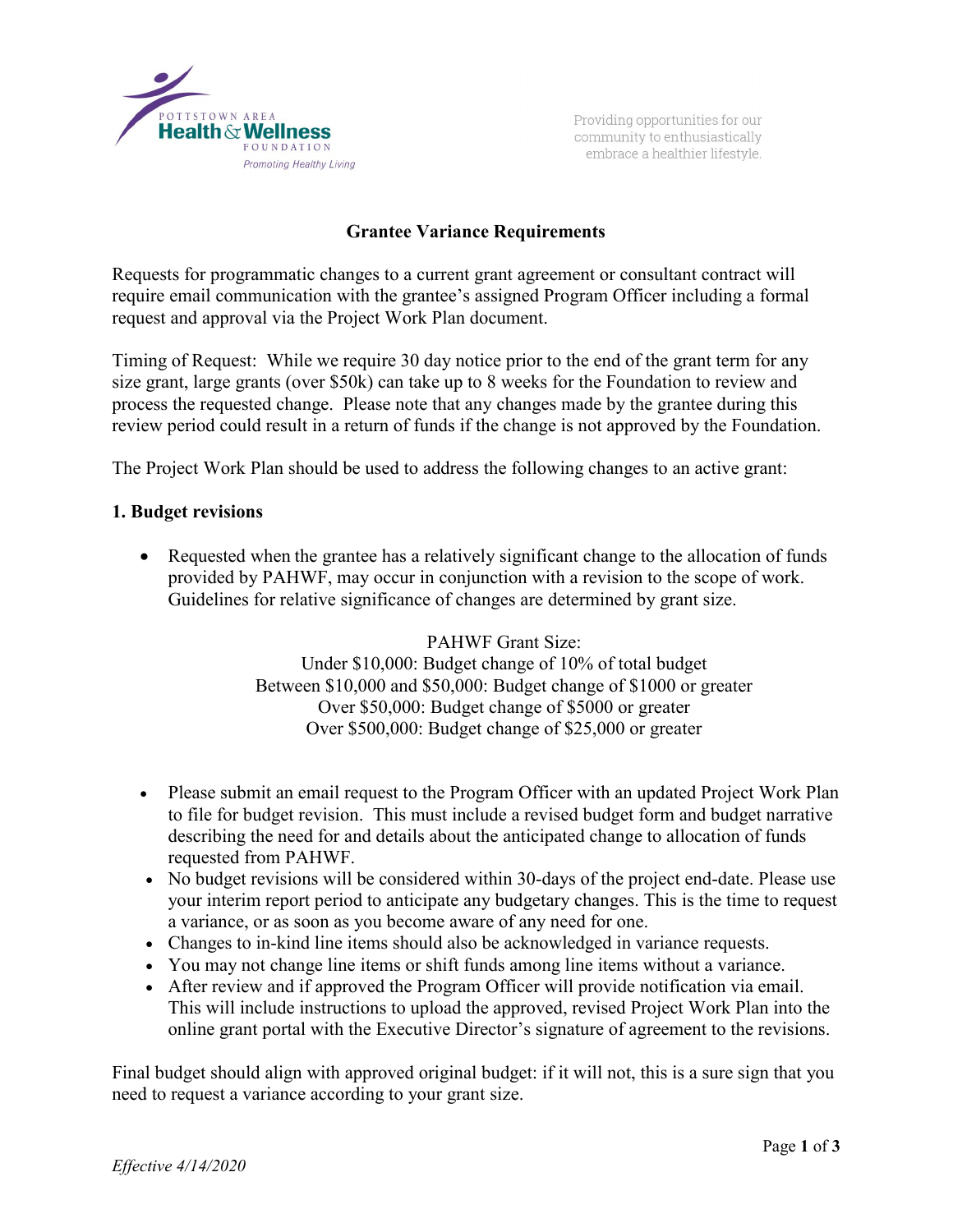

Providing opportunities for our community to enthusiastically embrace a healthier lifestyle.

# **2. Project End Date Change**

- Requested when the grantee will not expend all of the allocated dollars and/or complete the scope of work at the scheduled end of the grant term OR will have completed the scope of work and expensed the allocated dollars 6 months, or more, ahead of schedule.
- This type of request must be made 30 days prior to the project end-date.
- Please submit an email request to the Program Officer with an updated Project Work Plan to file for a changed end date.
- After review and if approved the Program Officer will provide notification via email. This will include instructions to upload the approved, revised Project Work Plan into the online grant portal with a signature of agreement to the revisions by the grantee's Executive Director.

### **3. Revision(s) to the Scope of Work**

- Requested when the grantee has a circumstance that deems it necessary to change the programs, activities, or deliverables that were originally proposed for the project.
- Please submit an email request to the Program Officer with an updated Project Work Plan to file for a changed end date.
- After review and if approved the Program Officer will provide notification via email. This will include instructions to upload the approved, revised Project Work Plan into the online grant portal with the Executive Director's signature of agreement to the revisions.

### **4. Personnel changes**

- Requested when the grantee has changes to their grant contact or any other person of influence for the delivery of their scope of work.
- Please submit an email request to the Program Officer with an updated Project Work Plan to request a change in personnel.
- The Foundation requires prompt e-mail notification to the Program Officer for these types of changes.
- Please note that an amendment to the project personnel, which reduces the total work to be completed in the project, may result in an adjustment in funding or budget revision.
- After review and if approved the Program Officer will provide notification via email. This will include instructions to upload the approved, revised Project Work Plan into the online grant portal with the Executive Director's signature of agreement to the revisions.